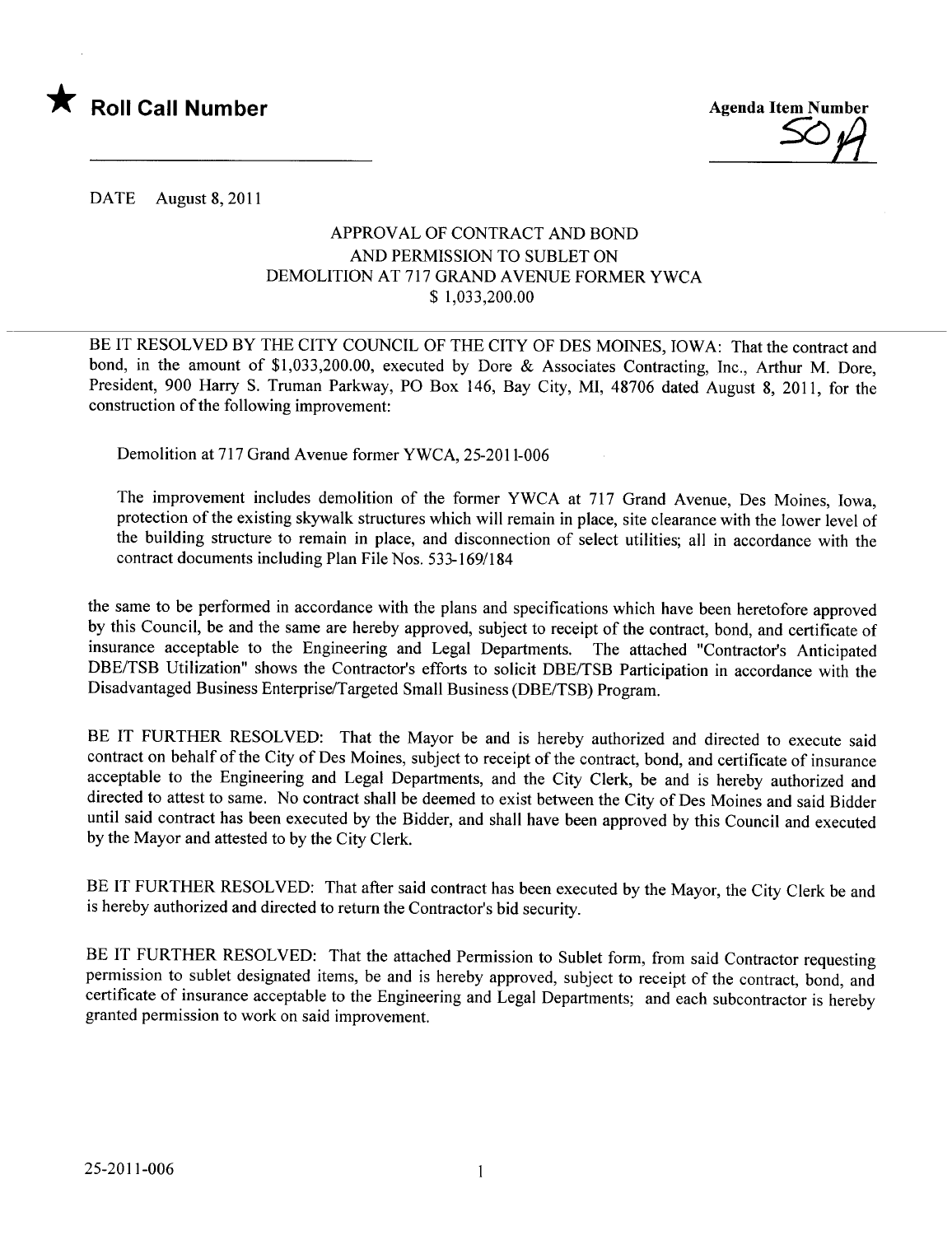

\* Roll Call Number<br>
Agenda Item Number<br>
504

DATE August 8, 2011

BE IT FURTHER RESOLVED: That the Des Moines Finance Director is hereby authorized to encumber this contract amount against the funds as identified below, and to acquire Builder's Risk Insurance, if appropriate, for the above referenced improvement.

| (City Council Communication Number | attached) |
|------------------------------------|-----------|

Moved by to adopt.

FORM APPROVED

Kathleen Vanderpool Deputy City Attorney

Funding Source: 2011 OperatingBudget, Page 56, YWCA Acquisition, SP743, CM0980717, OPR187, Being:  $\geq \mathbb{R}$  Economic Development Enterprise Account to be reimbursed with Tax Increment Funds (TIF) generated by the Downtown TIF District

| <b>COUNCIL ACTION</b> | <b>YEAS</b> | <b>NAYS</b> | <b>PASS</b> | <b>ABSENT</b>   | I, Diane Rauh, City Clerk of said City Council, hereby     |  |
|-----------------------|-------------|-------------|-------------|-----------------|------------------------------------------------------------|--|
| <b>COWNIE</b>         |             |             |             |                 | certify that at a meeting of the City Council, held on the |  |
| <b>COLEMAN</b>        |             |             |             |                 | above date, among other proceedings the above was          |  |
| <b>GRIESS</b>         |             |             |             |                 | adopted.                                                   |  |
| <b>HENSLEY</b>        |             |             |             |                 |                                                            |  |
| <b>MAHAFFEY</b>       |             |             |             |                 | IN WITNESS WHEREOF, I have hereunto set my hand            |  |
| <b>MEYER</b>          |             |             |             |                 | and affixed my seal the day and year first above written.  |  |
| <b>MOORE</b>          |             |             |             |                 |                                                            |  |
| <b>TOTAL</b>          |             |             |             |                 |                                                            |  |
| <b>MOTION CARRIED</b> |             |             |             | <b>APPROVED</b> |                                                            |  |
|                       |             |             |             |                 |                                                            |  |
|                       |             |             |             | Mayor           |                                                            |  |
|                       |             |             |             |                 | City Clerk                                                 |  |